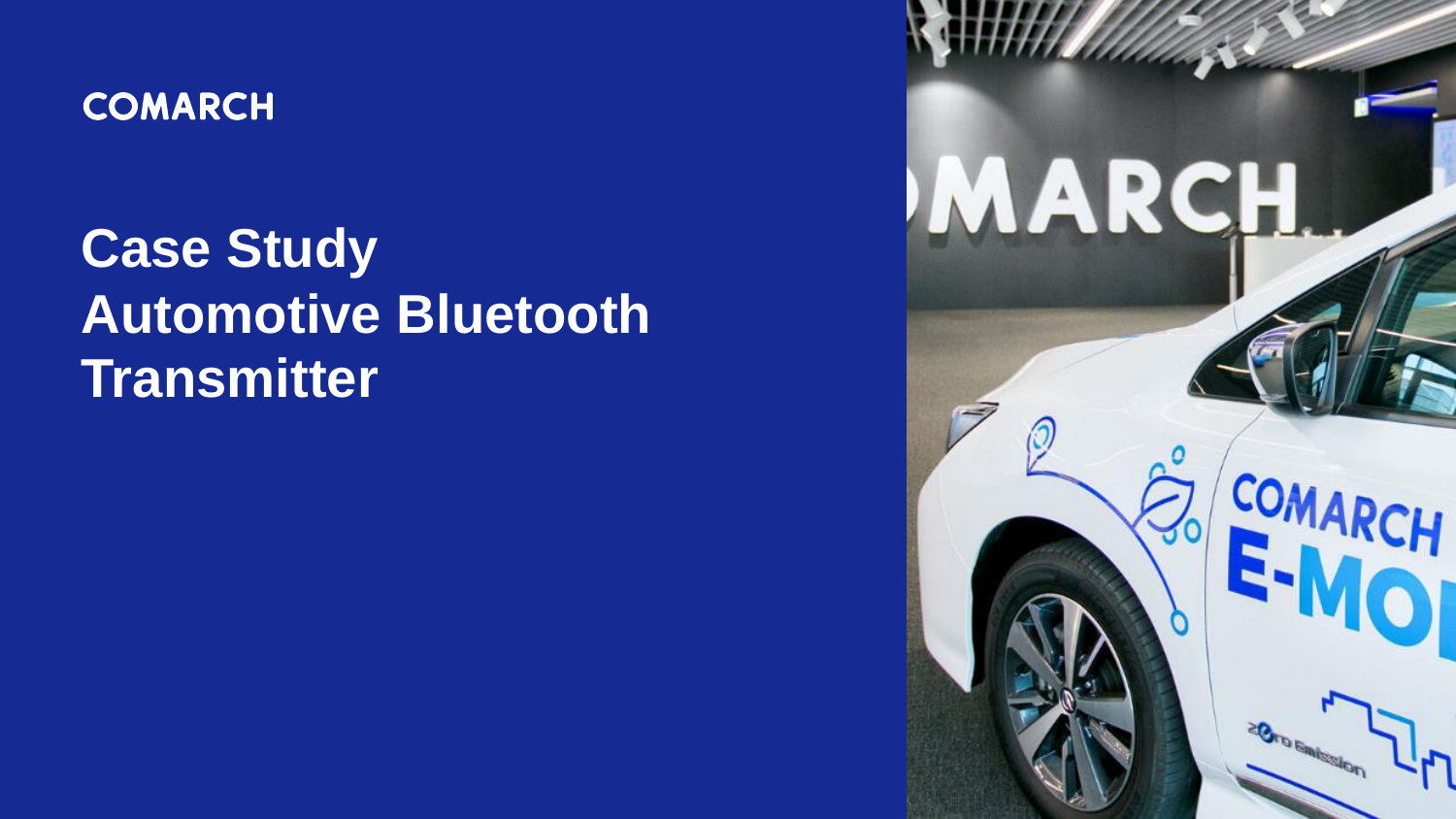

- Highest quality standards for automotive project
- Scope not completely defined in the beginning of the project
- Innovative solution with four Bluetooth modules in a single device
- Project divided into software and hardware modules developed by different companies
- Timeline and scope changes during the project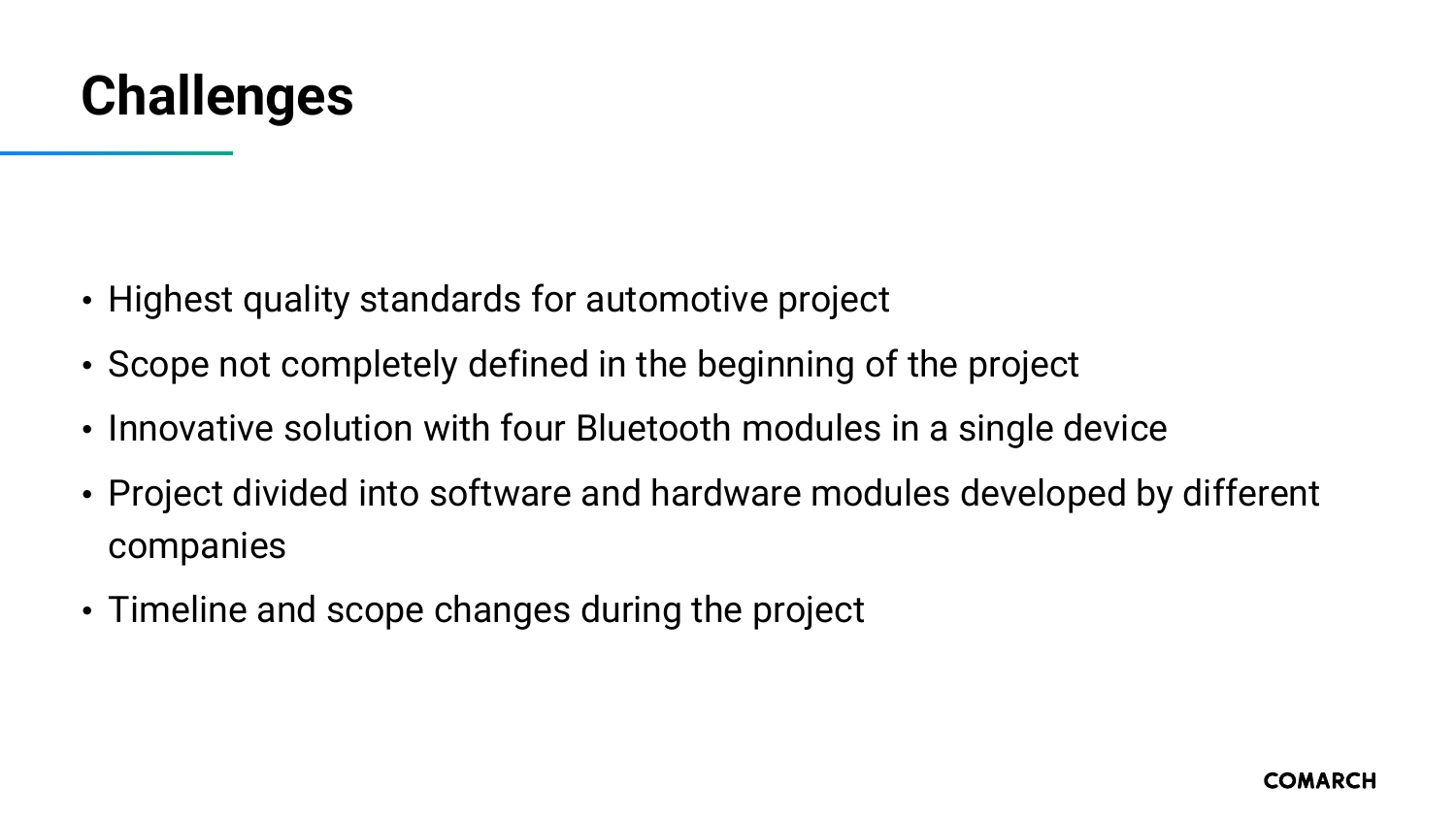## **Project Scope**

- **System architecture, Bluetooth firmware design, MCU to Bluetooth module protocol design**
- **Implementation of transmitter Bluetooth module** software in line with transmitter release plan. Software update over MCU, UART protocol for MCU/DSP implementation, audio/DSP configuration, Bluetooth state machine, AVRCP support, test modes
- Deliverables: binaries, software release notes, software code, software documentation, test results, error reports
- **Transmitter MCU mock simulator** (UART communication for testing)
- Complete and **independent project management** including setting up development environment for Comarch tasks
- **Hardware review** and **HW issues resolving support**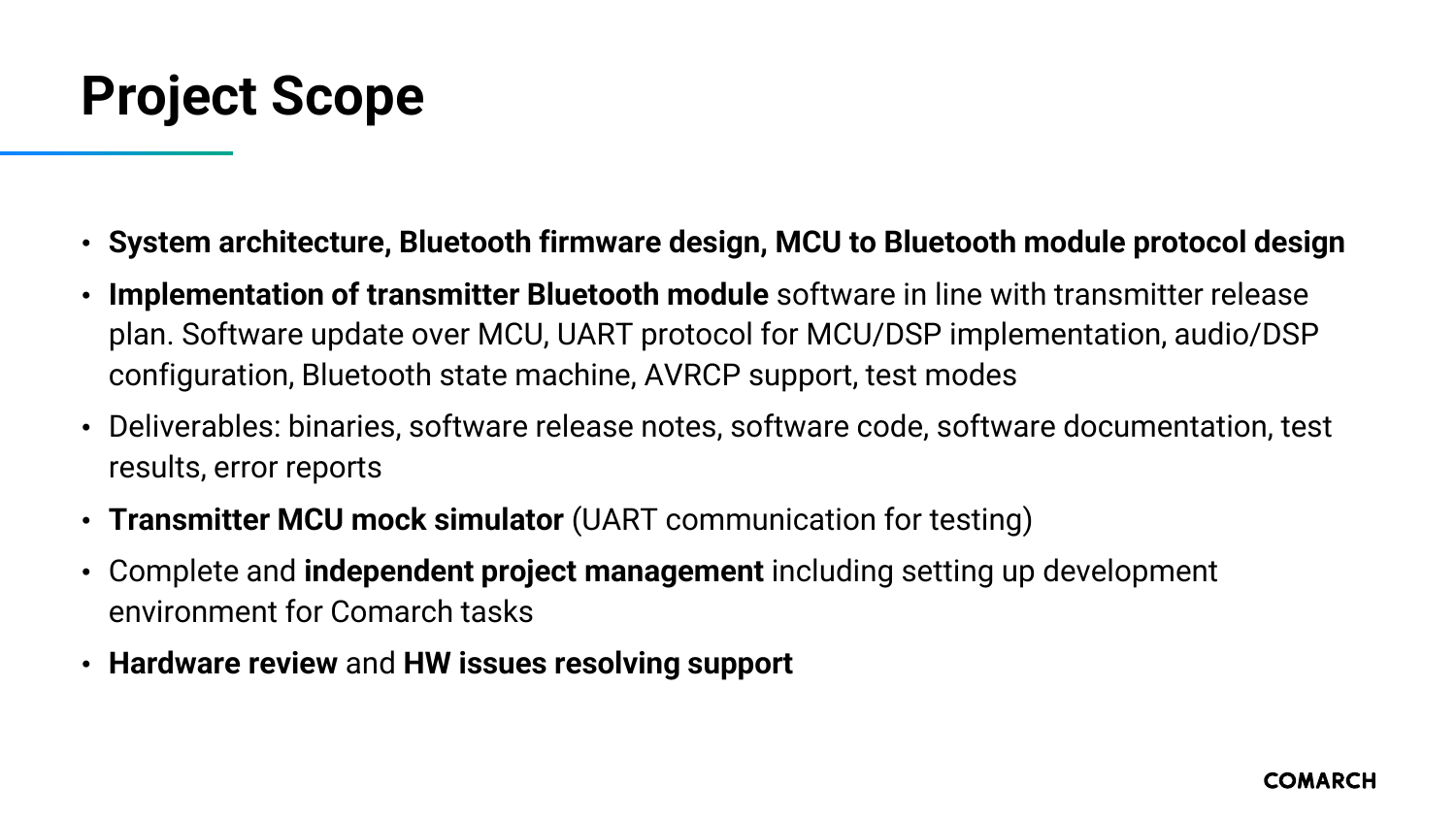## **Project Scope**

- **Complete QA.** Unit testing (full coverage), sanity testing, performance and stress testing, functional testing, protocol testing, interoperability testing
- Continuous integration system and tests automation
- SonarQube for testing MISRA standard compliance
- **BT SIG certification support** (including internal PTS test).
- **Delivering documentation** for implemented SW and related processes
- **Onsite workshops,** hardware prototypes bring-ups (four HW versions)
- Project started with **incomplete scope,** flexible approach to delays in the project caused by HW delays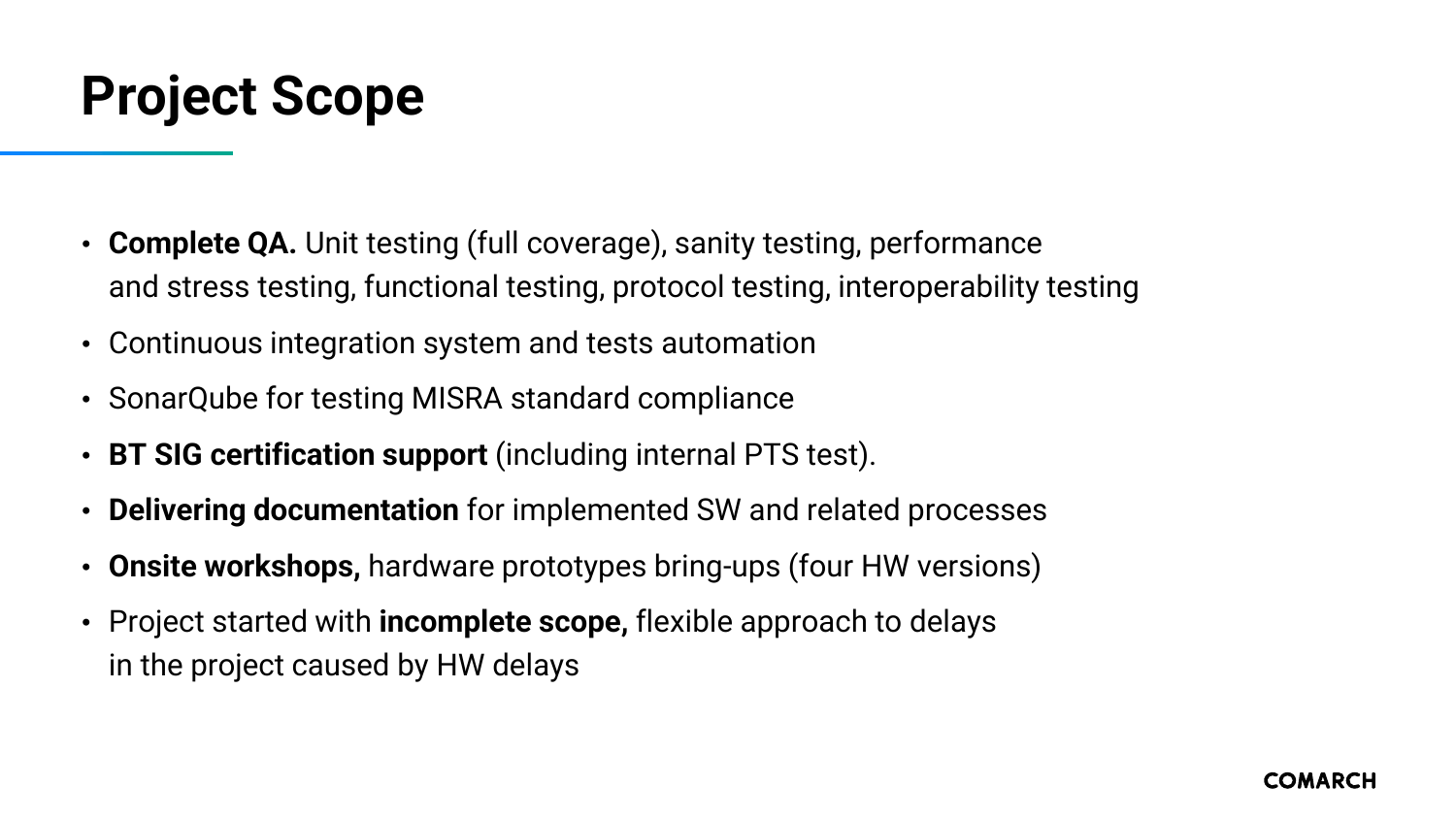# **Project Plan**

| Project week:<br>Dev                                           |  | $1 \mid 2 \mid 3$ | $\vert$ | 5 <sup>1</sup> | $6 \mid$ | 7 |  |  | 8 9 10 11 12 13 14 15 16 17 18 19 20 21 22 23 24 25 26 27 28 29 30 31 32 33 34 35 36 37 |  |  |  |  |  |  |  |  |  |  |
|----------------------------------------------------------------|--|-------------------|---------|----------------|----------|---|--|--|-----------------------------------------------------------------------------------------|--|--|--|--|--|--|--|--|--|--|
| BT: base configuration (for a specific board)                  |  |                   |         |                |          |   |  |  |                                                                                         |  |  |  |  |  |  |  |  |  |  |
| BT: development - base implementation (BT state machine)       |  |                   |         |                |          |   |  |  |                                                                                         |  |  |  |  |  |  |  |  |  |  |
| MCU SIMULATOR on PC: mock of Transmitter MCU UART comm         |  |                   |         |                |          |   |  |  |                                                                                         |  |  |  |  |  |  |  |  |  |  |
| BT: TEST Transmitterconfiguration                              |  |                   |         |                |          |   |  |  |                                                                                         |  |  |  |  |  |  |  |  |  |  |
| BT: HW integration (HW version 1,2,3), production test tools   |  |                   |         |                |          |   |  |  |                                                                                         |  |  |  |  |  |  |  |  |  |  |
| BT: CSR dev board setup, I2S source for testing setup          |  |                   |         |                |          |   |  |  |                                                                                         |  |  |  |  |  |  |  |  |  |  |
| BT: Audio / Kalimba configuration                              |  |                   |         |                |          |   |  |  |                                                                                         |  |  |  |  |  |  |  |  |  |  |
| BT: Fixing errors/improvements                                 |  |                   |         |                |          |   |  |  |                                                                                         |  |  |  |  |  |  |  |  |  |  |
| BT: UART protocol for MCU/DSP control - implementation         |  |                   |         |                |          |   |  |  |                                                                                         |  |  |  |  |  |  |  |  |  |  |
| BT: AVRCP commands to UART - implementation                    |  |                   |         |                |          |   |  |  |                                                                                         |  |  |  |  |  |  |  |  |  |  |
| BT: software update over MCU                                   |  |                   |         |                |          |   |  |  |                                                                                         |  |  |  |  |  |  |  |  |  |  |
| BT: sleep mode configuration                                   |  |                   |         |                |          |   |  |  |                                                                                         |  |  |  |  |  |  |  |  |  |  |
| BT: Approbation, Validation and Factory tests implementation   |  |                   |         |                |          |   |  |  |                                                                                         |  |  |  |  |  |  |  |  |  |  |
| BT: finalizing production test tools and test modes            |  |                   |         |                |          |   |  |  |                                                                                         |  |  |  |  |  |  |  |  |  |  |
| BT: Coding Standard compliance/verification                    |  |                   |         |                |          |   |  |  |                                                                                         |  |  |  |  |  |  |  |  |  |  |
| BT: OEM's requirements compliance/verification                 |  |                   |         |                |          |   |  |  |                                                                                         |  |  |  |  |  |  |  |  |  |  |
| <b>BT: Documentation</b>                                       |  |                   |         |                |          |   |  |  |                                                                                         |  |  |  |  |  |  |  |  |  |  |
| BT: BT SIG certification support (including internal PTS test) |  |                   |         |                |          |   |  |  |                                                                                         |  |  |  |  |  |  |  |  |  |  |
| Remote Support - 3 months, max 4 man-weeks                     |  |                   |         |                |          |   |  |  |                                                                                         |  |  |  |  |  |  |  |  |  |  |
| QA                                                             |  |                   |         |                |          |   |  |  |                                                                                         |  |  |  |  |  |  |  |  |  |  |
| Automatic tests enviroment setup                               |  |                   |         |                |          |   |  |  |                                                                                         |  |  |  |  |  |  |  |  |  |  |
| Test scenarios development                                     |  |                   |         |                |          |   |  |  |                                                                                         |  |  |  |  |  |  |  |  |  |  |
| Test documentation (templates)                                 |  |                   |         |                |          |   |  |  |                                                                                         |  |  |  |  |  |  |  |  |  |  |
| General QA (all other than IOP - test modes, MCU/DSP comm etc) |  |                   |         |                |          |   |  |  |                                                                                         |  |  |  |  |  |  |  |  |  |  |
| IOP QA (10 HS models)                                          |  |                   |         |                |          |   |  |  |                                                                                         |  |  |  |  |  |  |  |  |  |  |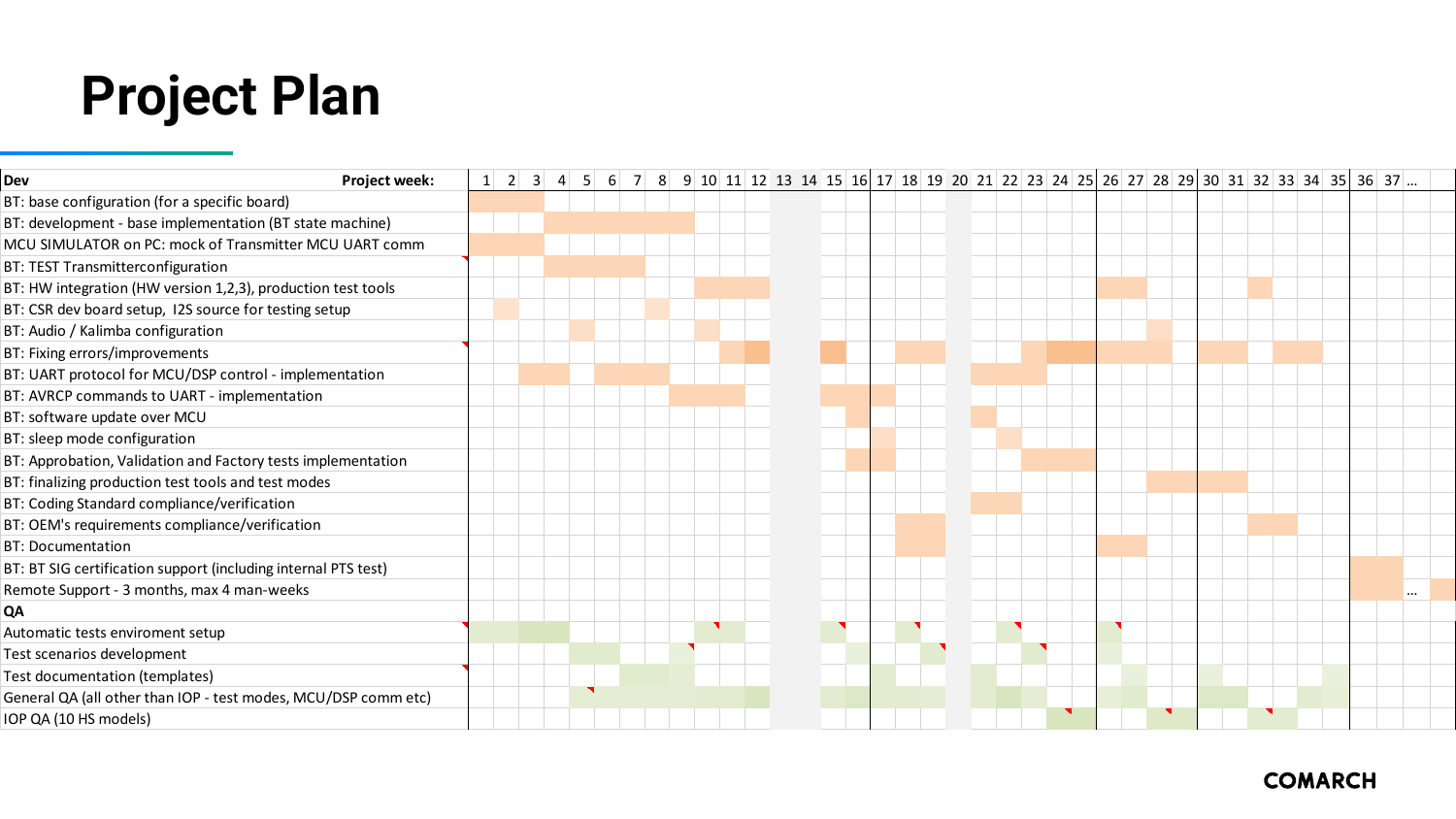## **Project Metrics – Tasks in Jira**

- Tasks in JIRA: **491**
	- Development tasks (sub-tasks not included)

- Tasks in JIRA for IOP testing: **689**
	- Project included: 11 test plans, 70 test case templates (about 50 as core tests).

689 is a sum of test plans, test case templates and test case executed with devices from the market.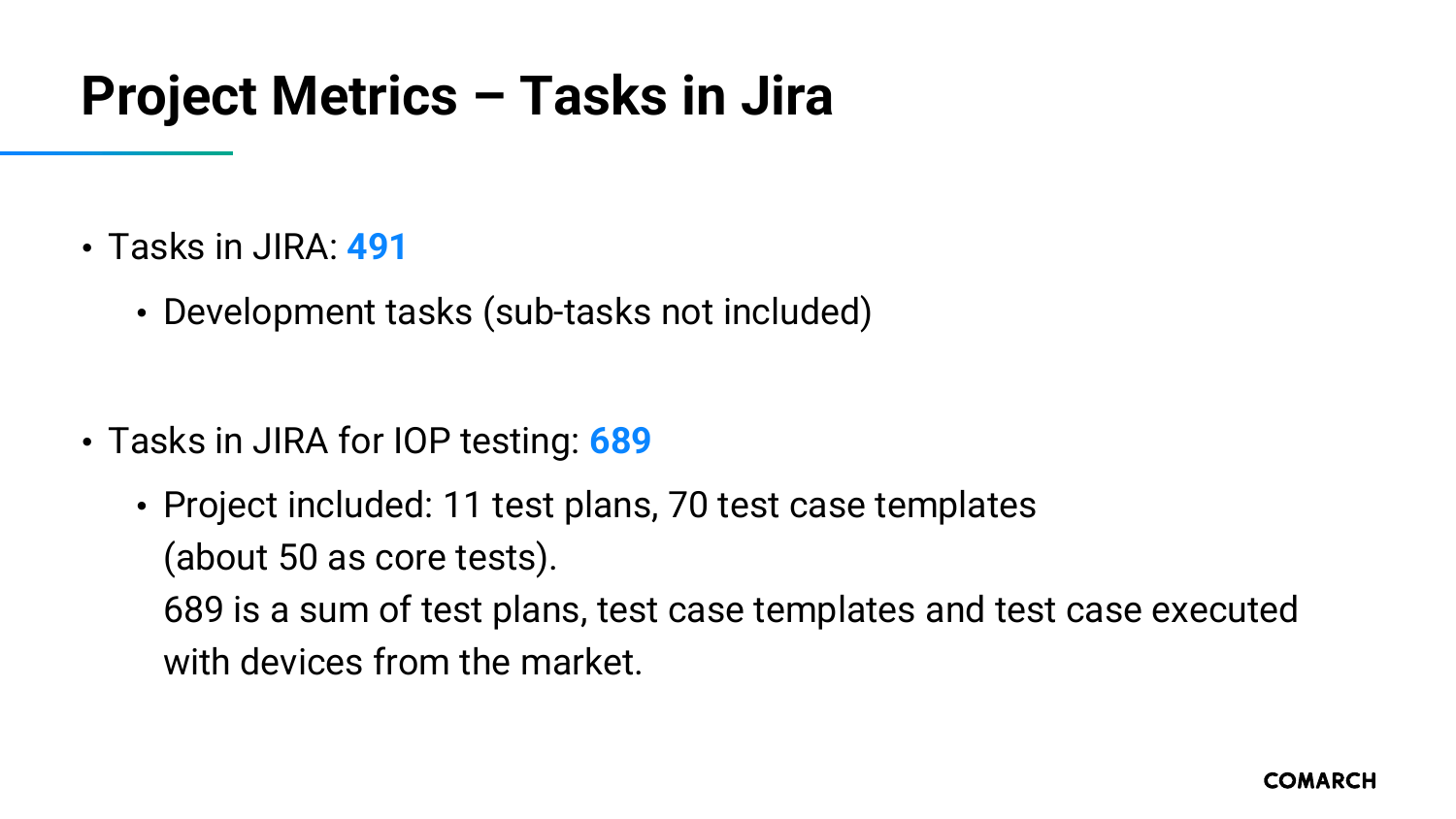### **Project Metrics – Source Code Complexity, Unit Tests, Statical Analysis**

|                                  |       |                                                 |               | <b>GCC Code Coverage Report</b>               |                                                                              |                                                                                      |                                                                              |                                                                                                   |   |                                                                        |
|----------------------------------|-------|-------------------------------------------------|---------------|-----------------------------------------------|------------------------------------------------------------------------------|--------------------------------------------------------------------------------------|------------------------------------------------------------------------------|---------------------------------------------------------------------------------------------------|---|------------------------------------------------------------------------|
| Directory: /<br>Date:<br>Legend: |       | low: < 75.0 % medium: >= 75.0 % high: >= 90.0 % |               | <b>Branches:</b>                              | Lines:                                                                       | Exec<br>2097<br>736                                                                  |                                                                              | <b>Total</b><br>2097<br>736                                                                       |   | Coverage<br>100.0%<br>100.0%                                           |
|                                  |       |                                                 |               | Lines                                         | 100.0%<br>100.0%<br>100.0%<br>100.0%<br>100.0%<br>100.0%<br>100.0%<br>100.0% | 94/94<br>381/381<br>78/78<br>387 / 387<br>117/117<br>55 / 55<br>406 / 406<br>182/182 | 100.0%<br>100.0%<br>100.0%<br>100.0%<br>100.0%<br>100.0%<br>100.0%<br>100.0% | <b>Branches</b><br>29 / 29<br>88/88<br>28/28<br>125 / 125<br>46 / 46<br>8/8<br>139 / 139<br>36/36 |   |                                                                        |
|                                  | 4,966 | $\vee$ Security $\circledcirc$<br>Overview      | $\mathcal{S}$ | $\vee$ Reliability $\circledcirc$<br>Overview | 100.0%                                                                       | 397 / 397<br>Overview<br>$\mathcal{S}$<br>On new code                                | 100.0%<br>$\vee$ Duplications                                                | 237 / 237                                                                                         | P | <b>Reliability - Issues</b><br>in this domain mar<br>code where behavi |



Comments (%)

24.1%

#### **COMARCH**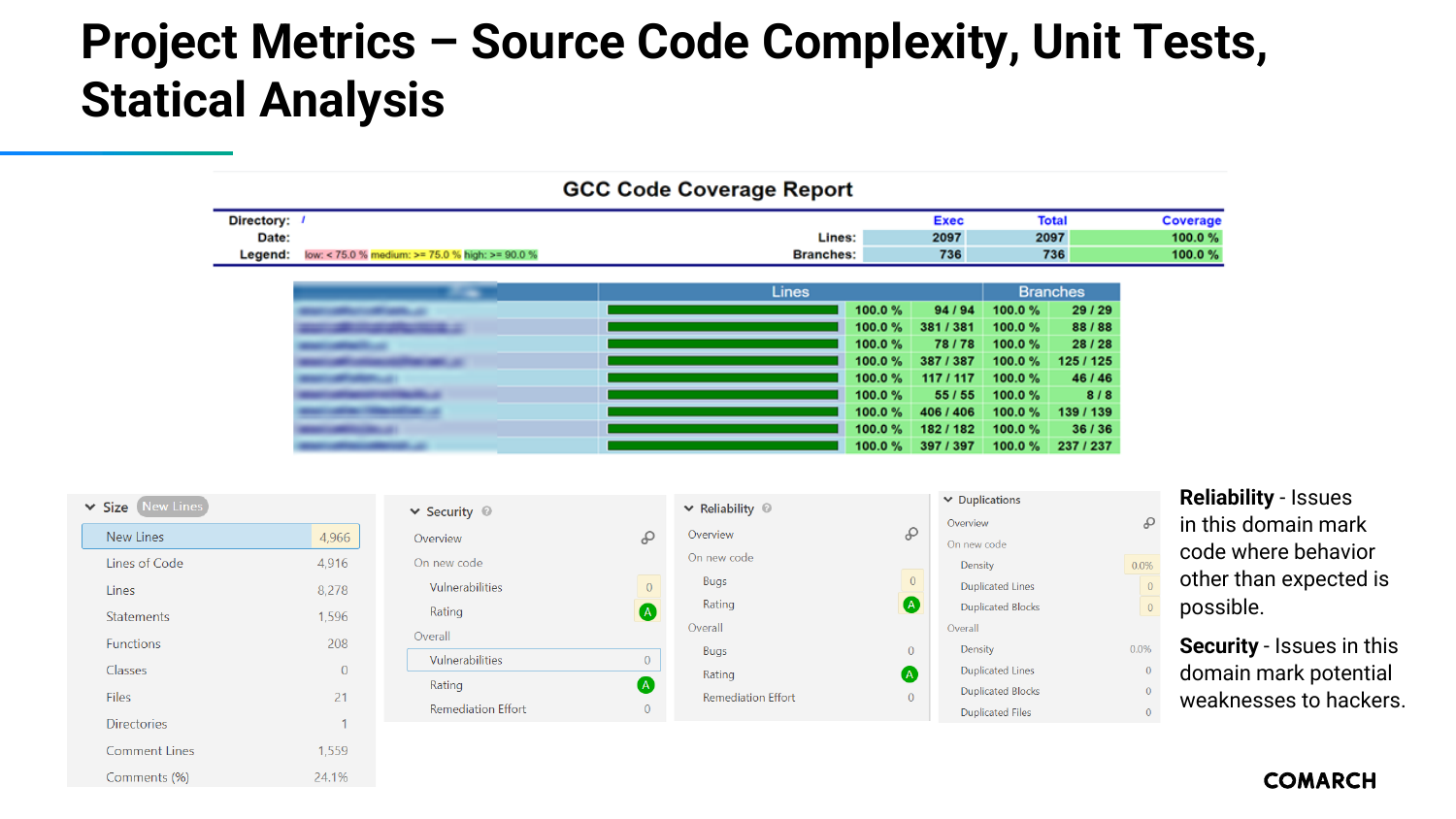## **Automated Test Setup**

- **80 keywords**  a keyword is like a function or block and it is used to build a more complex test case.
- **98 test cases**  tests are categorized in 20 groups depending on tested functionality.
- Test run needs **1.5 hours**. Locally, it is possible to run a whole group of tests or one specific test.

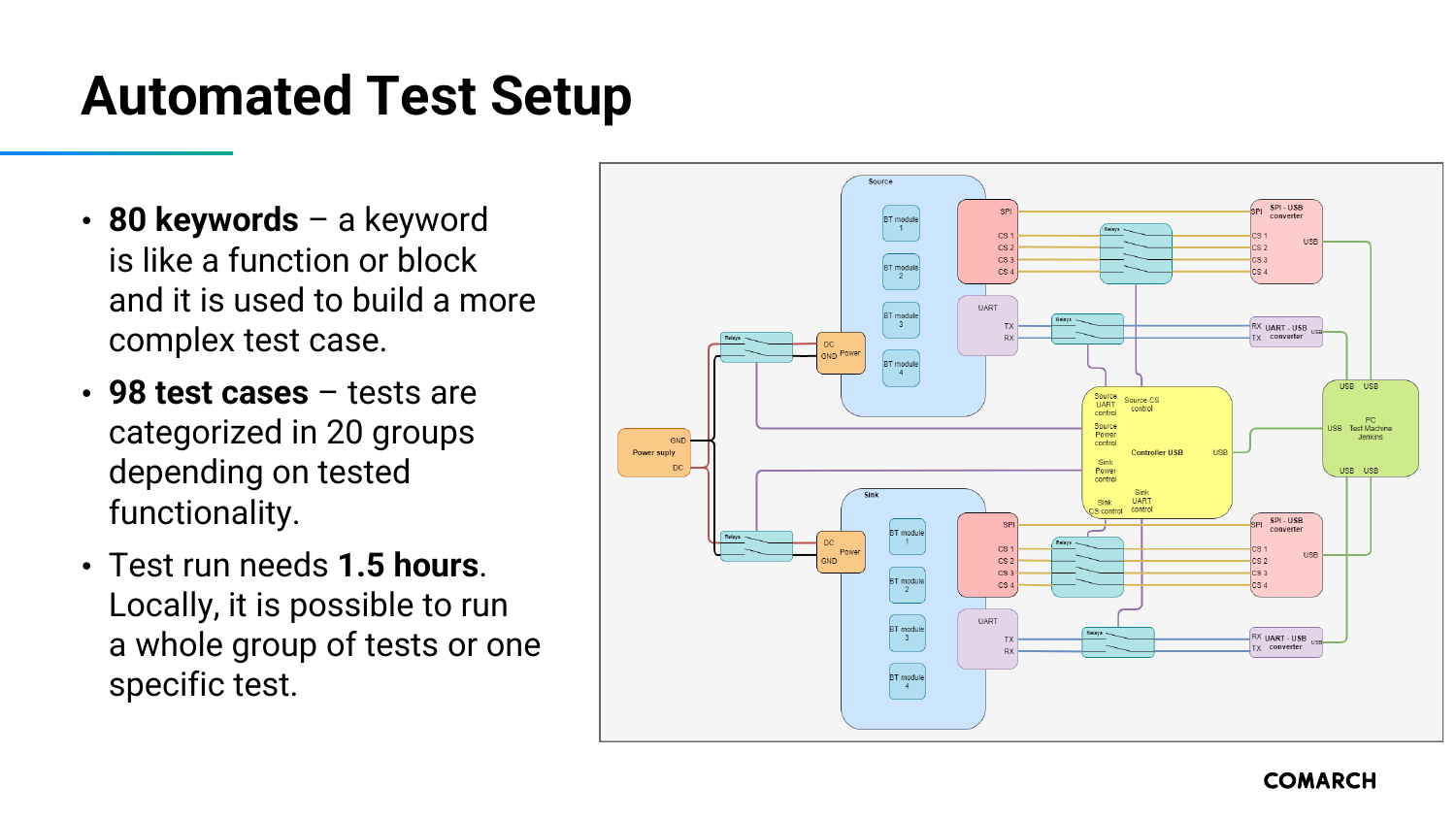# **Result**

- $\checkmark$  Comarch's partner accepted final delivery
- $\checkmark$  All expected and unexpected challenges that Comarch and its partner had to face have been resolved
- $\checkmark$  Comarch developed high-performance software compliant with automotive standards